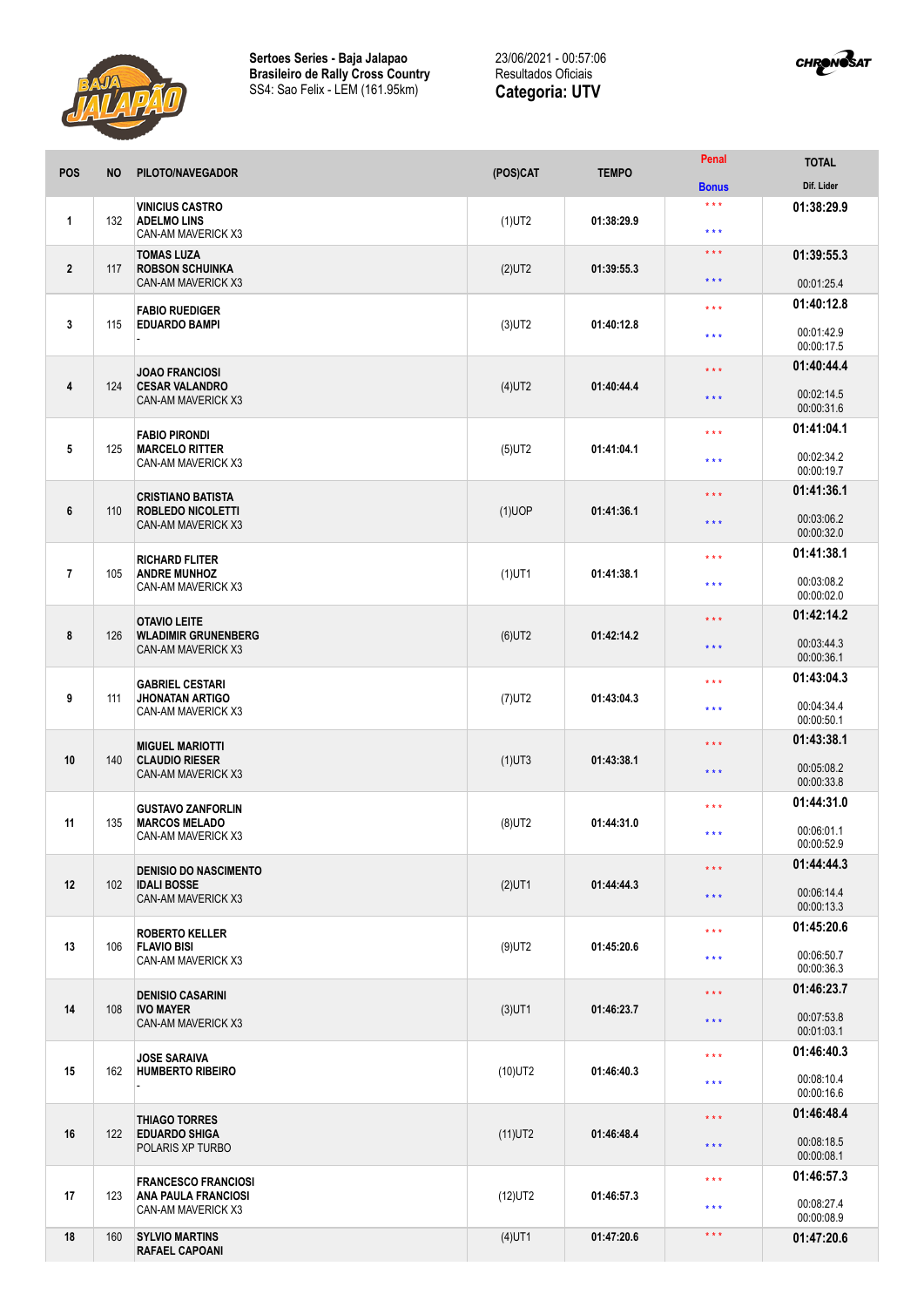|    |            | <b>CAN-AM MAVERICK X3</b>                                                                                                   |                         |                          | $***$                                              | 00:08:50.7<br>00:00:23.3 |
|----|------------|-----------------------------------------------------------------------------------------------------------------------------|-------------------------|--------------------------|----------------------------------------------------|--------------------------|
| 19 | 137        | <b>ENIO BOZZANO</b><br><b>WELLINGTON REZENDE</b><br>CAN-AM MAVERICK X3                                                      | $(2)$ UT3               | 01:47:51.7               | $\star$ $\star$ $\star$<br>$* * *$                 | 01:47:51.7<br>00:09:21.8 |
|    |            | <b>LELIO VIEIRA CARNEIRO</b>                                                                                                |                         |                          | $\star$ $\star$ $\star$                            | 00:00:31.1<br>01:47:59.2 |
| 20 | 139        | <b>WEBERTH MOREIRA</b><br><b>CAN-AM MAVERICK X3</b>                                                                         | $(3)$ UT3               | 01:47:59.2               | $***$                                              | 00:09:29.3<br>00:00:07.5 |
| 21 |            | <b>PAULO CLOSS</b><br><b>VITOR CLOSS</b>                                                                                    |                         | 01:48:26.9               | $\star$ $\star$ $\star$                            | 01:48:26.9               |
|    | 128        | CAN-AM MAVERICK X3                                                                                                          | $(4)$ UT3               |                          | $\star$ $\star$ $\star$                            | 00:09:57.0<br>00:00:27.7 |
| 22 | 127        | <b>LEANDRO TORRES</b><br><b>JOAO ARENA</b>                                                                                  | $(2)$ UOP               | 01:48:53.6               | $* * *$                                            | 01:48:53.6               |
|    |            | POLARIS XP 1000 TURBO S                                                                                                     |                         |                          | $***$                                              | 00:10:23.7<br>00:00:26.7 |
| 23 | 145        | <b>EUCLIDES BENVENUTI</b><br><b>HENRY RITTER</b><br><b>PEDRO MAC DOWELL</b><br><b>CAIO SPOLIDORIO</b><br>CAN-AM MAVERICK X3 | $(1)$ UOV               | 01:49:00.2               | $\star$ $\star$ $\star$<br>$***$                   | 01:49:00.2<br>00:10:30.3 |
|    |            |                                                                                                                             |                         |                          | $\star$ $\star$ $\star$                            | 00:00:06.6<br>01:49:12.3 |
| 24 | 153        |                                                                                                                             | $(5)$ UT3               | 01:49:12.3               | $***$                                              | 00:10:42.4<br>00:00:12.1 |
|    |            | <b>MARCOS FINATO</b>                                                                                                        |                         |                          | $\star$ $\star$ $\star$                            | 01:49:23.0               |
| 25 | 150        | <b>GUILHERME HOLANDA</b><br>CAN-AM MAVERICK X3                                                                              | $(2)$ UOV               | 01:49:23.0               | $***$                                              | 00:10:53.1<br>00:00:10.7 |
| 26 | 147        | <b>MARCELO MURAD</b><br><b>FLAVIO FRANCA</b><br>CAN-AM MAVERICK X3                                                          |                         | 01:50:18.3               | $\star$ $\star$ $\star$                            | 01:50:18.3               |
|    |            |                                                                                                                             | $(6)$ UT3               |                          | $\star$ $\star$ $\star$                            | 00:11:48.4<br>00:00:55.3 |
| 27 | 109        | <b>GABRIEL VARELA</b><br><b>FILIPE BIANCHINI</b><br>CAN-AM MAVERICK X3                                                      | $(5)$ UT1               | 01:50:48.8               | $\star$ $\star$ $\star$                            | 01:50:48.8               |
|    |            |                                                                                                                             |                         |                          | $***$                                              | 00:12:18.9<br>00:00:30.5 |
| 28 | 131        | <b>ALLAN CESTARI</b><br><b>WEIDNER MOREIRA</b><br><b>CAN-AM MAVERICK X3</b>                                                 | $(3)$ UOP               | 01:51:51.9               | $***$                                              | 01:51:51.9               |
|    |            |                                                                                                                             |                         |                          | $***$                                              | 00:13:22.0<br>00:01:03.1 |
| 29 | 141        | <b>ADRIANO BENVENUTTI</b><br><b>RICARDO ROCHA</b><br>CAN-AM MAVERICK X3                                                     | $(4)$ UOP               | 01:52:05.7               | $***$                                              | 01:52:05.7<br>00:13:35.8 |
|    |            |                                                                                                                             |                         |                          | $\star$ $\star$ $\star$                            | 00:00:13.8               |
| 30 | 146        | <b>SILVIO MARTINS</b><br><b>WINICIUS MARTINS</b><br>CAN-AM MAVERICK X3                                                      | $(3)$ UOV               | 01:53:11.6               | $\star$ $\star$ $\star$                            | 01:53:11.6<br>00:14:41.7 |
|    |            |                                                                                                                             |                         |                          | $\star$ $\star$ $\star$                            | 00:01:05.9<br>01:55:44.7 |
| 31 | 164        | <b>HERON FRANCIOSI</b><br><b>IRADI BIASUZ</b>                                                                               | $(7)$ UT3               | 01:55:44.7               | $\star$ $\star$ $\star$<br>$\star$ $\star$ $\star$ | 00:17:14.8               |
|    |            | CAN-AM MAVERICK X3                                                                                                          |                         |                          |                                                    | 00:02:33.1<br>01:56:01.5 |
| 32 | 129        | <b>MATHEUS GERMINIANI</b><br><b>JOAO SCHNORNBERGER</b><br><b>CAN-AM MAVERICK X3</b>                                         | $(8)$ UT3               | 01:56:01.5               | $\star$ $\star$ $\star$<br>$***$                   | 00:17:31.6               |
|    |            | <b>HELDER SANCHES</b><br><b>MARCOS MIOTTO</b>                                                                               | $(4)$ UOV               |                          | $\star$ $\star$ $\star$                            | 00:00:16.8<br>02:06:45.4 |
| 33 | 158        |                                                                                                                             |                         | 02:06:45.4               | $***$                                              | 00:28:15.5<br>00:10:43.9 |
|    | 154        | <b>CAROLINA WEISHEIMER</b><br><b>CAMILA HANISCH</b><br>CAN-AM MAVERICK X3                                                   | $(9)$ UT3               | 02:06:59.4               | $\star$ $\star$ $\star$                            | 02:06:59.4               |
| 34 |            |                                                                                                                             |                         |                          | $\star$ $\star$ $\star$                            | 00:28:29.5<br>00:00:14.0 |
| 35 | 142        | <b>DANIEL LOPES RIBEIRO</b><br><b>MARCELO CARESTIATO</b>                                                                    | $(5)$ UOV               | 02:07:33.0               | $* * *$                                            | 02:07:33.0               |
|    |            |                                                                                                                             |                         |                          | $\star$ $\star$ $\star$                            | 00:29:03.1<br>00:00:33.6 |
| 36 | 152<br>155 | PEDRO LOPES ARNA<br><b>GEORGE MARTINS</b><br>CAN-AM MAVERICK X3<br>PAMELA BOZZANO<br><b>CESAR AUGUSTO VALERIO</b>           | $(6)$ UOV<br>$(10)$ UT3 | 02:11:18.5<br>02:11:35.7 | $\star$ $\star$ $\star$                            | 02:11:18.5               |
|    |            |                                                                                                                             |                         |                          | $***$                                              | 00:32:48.6<br>00:03:45.5 |
| 37 |            |                                                                                                                             |                         |                          | $\star$ $\star$ $\star$                            | 02:11:35.7               |
|    |            | CAN-AM MAVERICK X3                                                                                                          |                         |                          | $\star$ $\star$ $\star$                            | 00:33:05.8               |